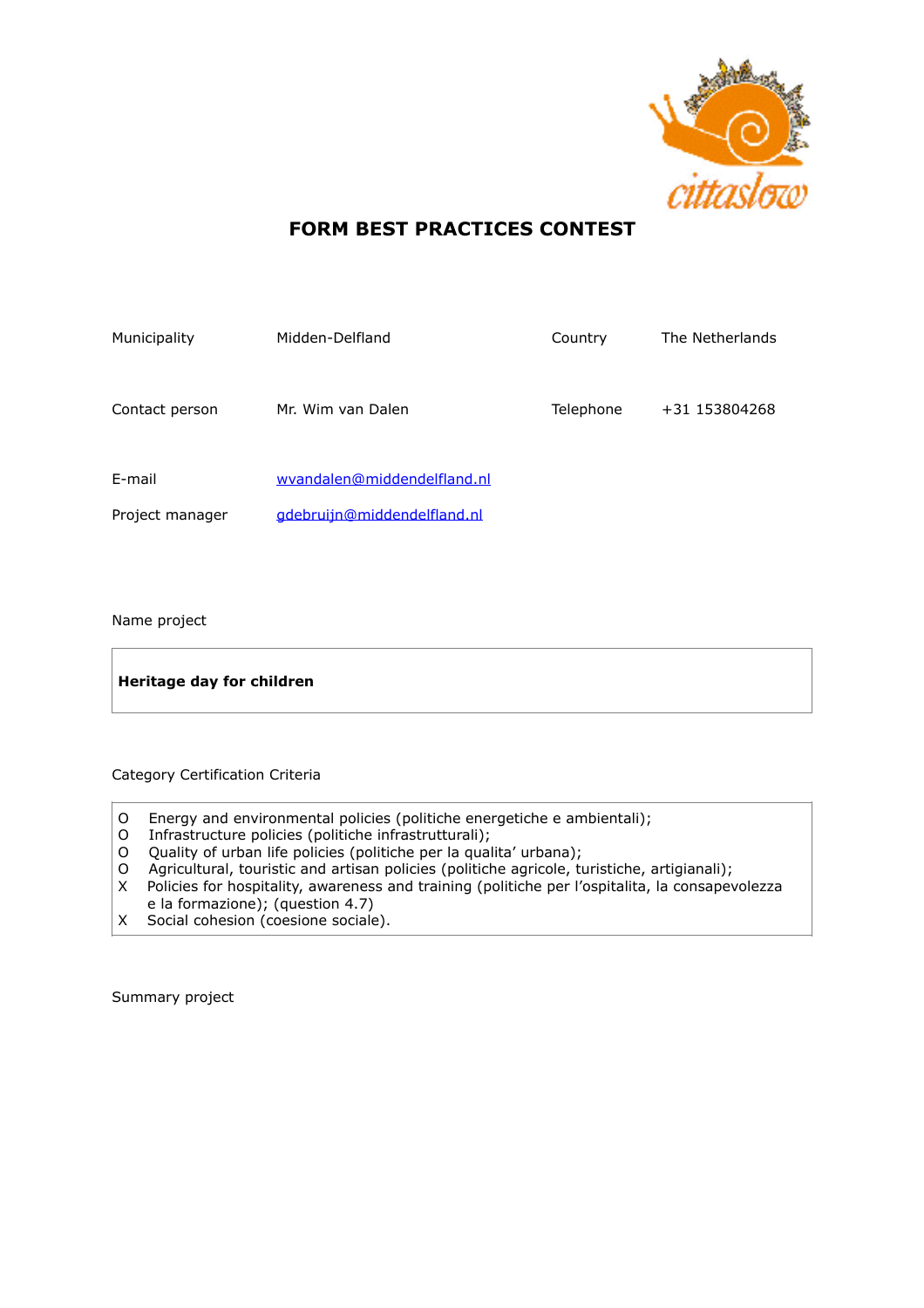

Every year Midden-Delfland organizes the 'Heritage day for children'. This day takes place on the Friday before the European Heritage Days. In association with the partners the municipality chooses a local interpretation of the national historic theme. Partners are the local historical societies, primary schools (children from 10-12 years), the library and several volunteers. The historical theme is worked out further. For the children and carers is made a trail along historical buildings and places in one of the three villages in Midden-Delfland. In some places there are volunteers who tell a story about the history of that place and its inhabitants and visitors. These stories illustrate the live of people in a certain time period. That's why the volunteers tell these stories as historical figures of local importance. Children may ask questions. Most times there is also a little action or drama from maximum 5 minutes.

## Goal project

The aim of the project is to experience able the history of the village. Especially for the children who live in the municipality. History needs to stay alive and children should take an interest in their own history. It must maintain and strengthen local identity. We also hope that the children tell about this day at home and interest their siblings and parents in visiting monuments and heritage sites during the European Heritage Days.

Result project

Children have fun and an informative day. The children have learned a lot of the history and identity of their own village, the old buildings and places and the way of living in the earlier times. So they understand why it is important to protect old buildings and historical places.

Finance (costs and benefits)

Maximum € 1.000,- (for 350 children).

The budget is used for lemonade (for the children) coffee/tea (for the volunteers), little presents for the volunteers, to hire or make historical clothes, handout for school and photographs (preparation and on Children monumentday).

Staff (time use and saving)